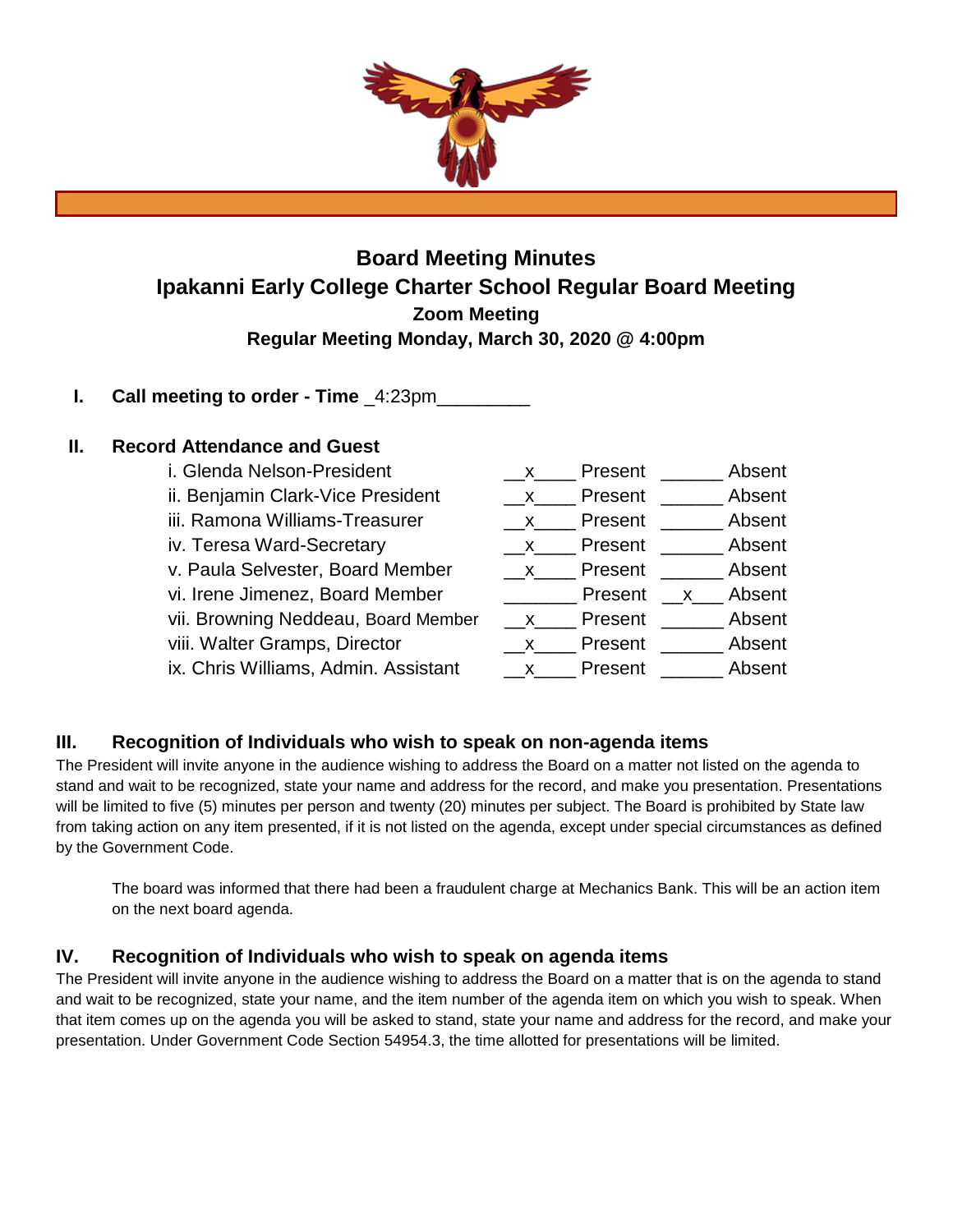| ۷. | <b>Discussion and Action Items</b><br>i. February 24th/March 16 Minutes | <b>ACTION</b> |
|----|-------------------------------------------------------------------------|---------------|
|    | Motion to approve<br>_Ramona_Motion _Ben_Second _5-0-1 _ Vote           |               |
|    | ii. January/February Warrants                                           | <b>ACTION</b> |
|    | Motion to approve<br>Ramona Motion Paula Second 5-0-1 Vote              |               |
|    | iii. 2nd Interim Budget                                                 | <b>ACTION</b> |
|    | Motion to approve<br>_Ramona_ Motion _Ben_Second _5-0-1_Vote            |               |
|    | iv. Extend School Closure to April 17                                   | <b>ACTION</b> |

Motion to extend school closure until April 17 or later according to BCOE guidelines

\_Teresa\_ **Motion** \_Ramona\_ **Second** \_5-0-1\_ **Vote**

## **VI. Reports**

i. Board Comments and Concerns

Glenda expressed the board's appreciation of the school's ability to smoothly transition to the remote learning environment due to regular use of technology and online learning.

- ii. Director's Report
	- According to current state guidelines, P-2 ended February 28. The school has approximately 70 students enrolled.
	- There has not yet been any guidance from the state regarding high school graduation credits.
	- Teachers are documenting completion of student work. Each teacher is reaching out to a specific group of students every week and is holding Zoom meetings, all of which Walter is invited to attend. Teachers are also documenting all contacts with parents.
	- Graduation, scheduled for May 7, has been postponed.